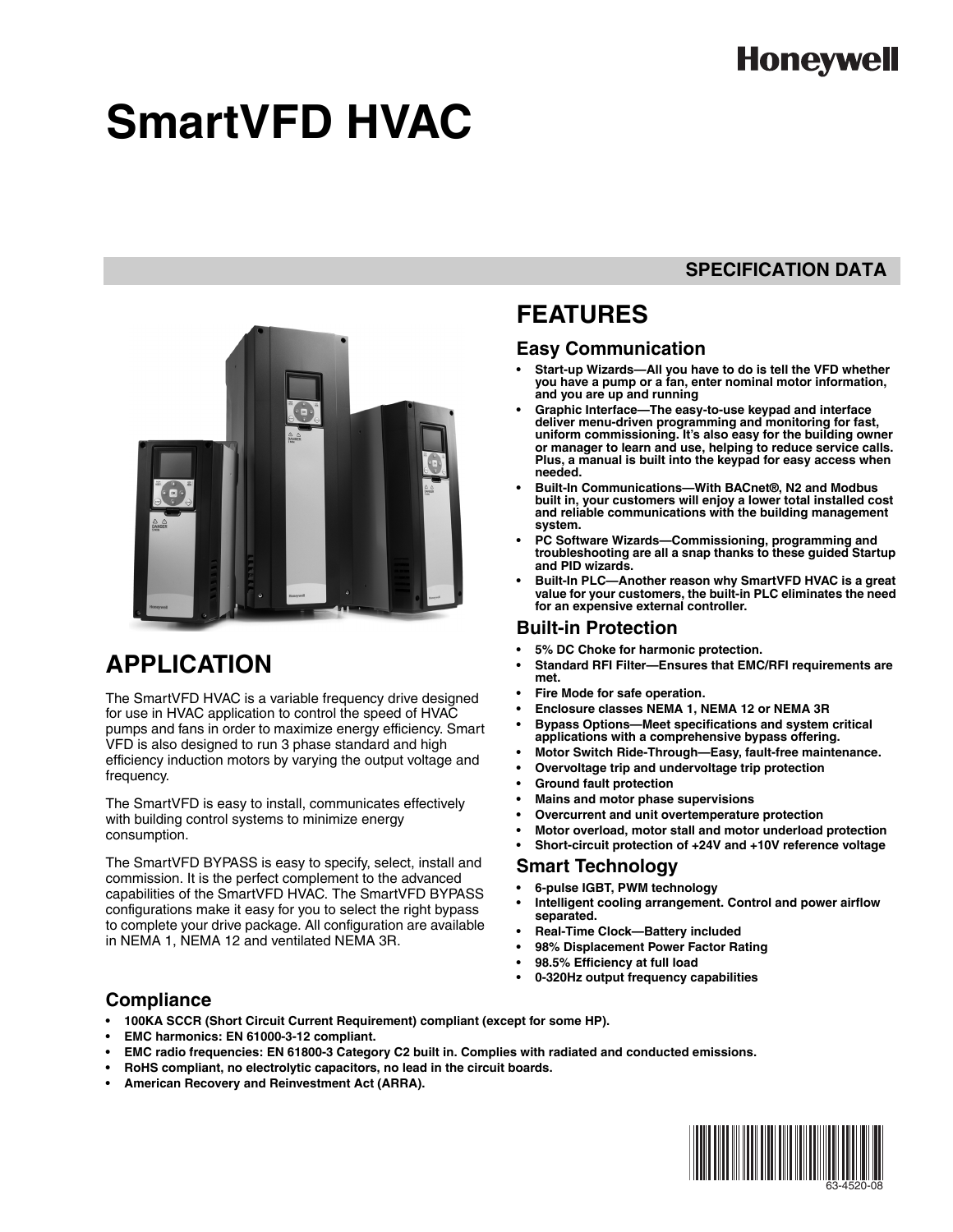### **Table 1. General.**

| <b>Communication</b>       | <b>RS485</b>               | Standard: Modbus <sup>™</sup> RTU, BACnet, N2                                                                                                                                                                                     |
|----------------------------|----------------------------|-----------------------------------------------------------------------------------------------------------------------------------------------------------------------------------------------------------------------------------|
|                            | Ethernet                   | Standard: Modbus/TCP, BACnet/IP                                                                                                                                                                                                   |
|                            | Energy-saving<br>functions | Real-time clock for timed functions<br>Energy monitor for kWh monitoring<br>Sleep function to minimize downtime energy                                                                                                            |
| <b>Software features</b> l | Protections                | Overload and underload protections (e.g. broken fan and dry pump)<br>Motor thermal protection<br>Missing phase detection<br>Automatic reset to avoid interruption of the process                                                  |
|                            | $2 * PID$                  | For process control                                                                                                                                                                                                               |
| <b>Process control</b>     | Multipump                  | For replacing the pump controller                                                                                                                                                                                                 |
|                            | Flying start               | For tripless catching of spinning fan                                                                                                                                                                                             |
|                            | Keypad                     | Graphical display with built-in manual and wizards.                                                                                                                                                                               |
| Human interfaces PC Tools  |                            | PC Commissioning Tool for easy commissioning, monitoring, and troubleshooting.<br>Energy Savings calculator to estimate cost avoidance.<br>Product selection tool for selecting VFD and bypass, and creating submittal documents. |

### **Table 2. I/O Connections.**

| <b>Basic I/O Board</b> |                 |                                    |  |  |  |  |  |
|------------------------|-----------------|------------------------------------|--|--|--|--|--|
| Terminal               |                 | Signal                             |  |  |  |  |  |
| 1                      | $+10$           | Reference output                   |  |  |  |  |  |
| 2                      | $AI1+$          | Analogue input, voltage or current |  |  |  |  |  |
| 3                      | $AI1-$          | Analogue input common (current)    |  |  |  |  |  |
| 4                      | $AI2+$          | Analogue input, voltage or current |  |  |  |  |  |
| 5                      | $AI2-$          | Analogue input common (current)    |  |  |  |  |  |
| 6                      | 24              | 24 V aux. voltage                  |  |  |  |  |  |
| $\overline{7}$         | <b>GND</b>      | I/O ground                         |  |  |  |  |  |
| 8                      | DI1             | Digital input 1                    |  |  |  |  |  |
| 9                      | DI2.            | Digital input 2                    |  |  |  |  |  |
| 10                     | DI3             | Digital input 3                    |  |  |  |  |  |
| 11                     | <b>CM</b>       | Common A for DI1-DI6               |  |  |  |  |  |
| 12                     | 24              | 24 V aux. voltage                  |  |  |  |  |  |
| 13                     | <b>GND</b>      | I/O ground                         |  |  |  |  |  |
| 14                     | DI <sub>4</sub> | Digital input 4                    |  |  |  |  |  |
| 15                     | DI5             | Digital input 5                    |  |  |  |  |  |
| 16                     | DI6             | Digital input 6                    |  |  |  |  |  |
| 17                     | <b>CM</b>       | Common A for DI1-DI6               |  |  |  |  |  |

### **Table 2. I/O Connections. (Continued)**

|                 | <b>Basic I/O Board</b> |                                         |  |  |  |  |  |  |  |
|-----------------|------------------------|-----------------------------------------|--|--|--|--|--|--|--|
| <b>Terminal</b> |                        | <b>Signal</b>                           |  |  |  |  |  |  |  |
| 18              | $AO1+$                 | Analogue signal (+output)               |  |  |  |  |  |  |  |
| 19              | $AO-$ /<br><b>GND</b>  | Analogue output common                  |  |  |  |  |  |  |  |
| 30              | $+24$                  | 24 V auxiliary input voltage            |  |  |  |  |  |  |  |
| A               |                        | RS485 Differential receiver/transmitter |  |  |  |  |  |  |  |
| в               |                        | RS485 Differential receiver/transmitter |  |  |  |  |  |  |  |

### **Table 3. I/O Connections, Relay Board 2.**

|                 | <b>Relay Board 2</b> |                                         |  |  |  |  |  |  |  |
|-----------------|----------------------|-----------------------------------------|--|--|--|--|--|--|--|
| <b>Terminal</b> |                      | Signal                                  |  |  |  |  |  |  |  |
| 21              |                      | Switching capacity24VDC/8A              |  |  |  |  |  |  |  |
| 22              | Relay output 1*      | 250VAC/8A<br>125VDC/0.4A                |  |  |  |  |  |  |  |
| 23              |                      | Min.switching load5V/10mA               |  |  |  |  |  |  |  |
| 24              |                      | Switching capacity24VDC/8A              |  |  |  |  |  |  |  |
| 25              | Relay output 2*      | 250VAC/8A<br>125VDC/0.4A                |  |  |  |  |  |  |  |
| 26              |                      | Min.switching load5V/10mA               |  |  |  |  |  |  |  |
| 28              | Thermistor input     | Rtrip = 4.7 k $\Omega$ (PTC); Measuring |  |  |  |  |  |  |  |
| 29              |                      | voltage 3.5V                            |  |  |  |  |  |  |  |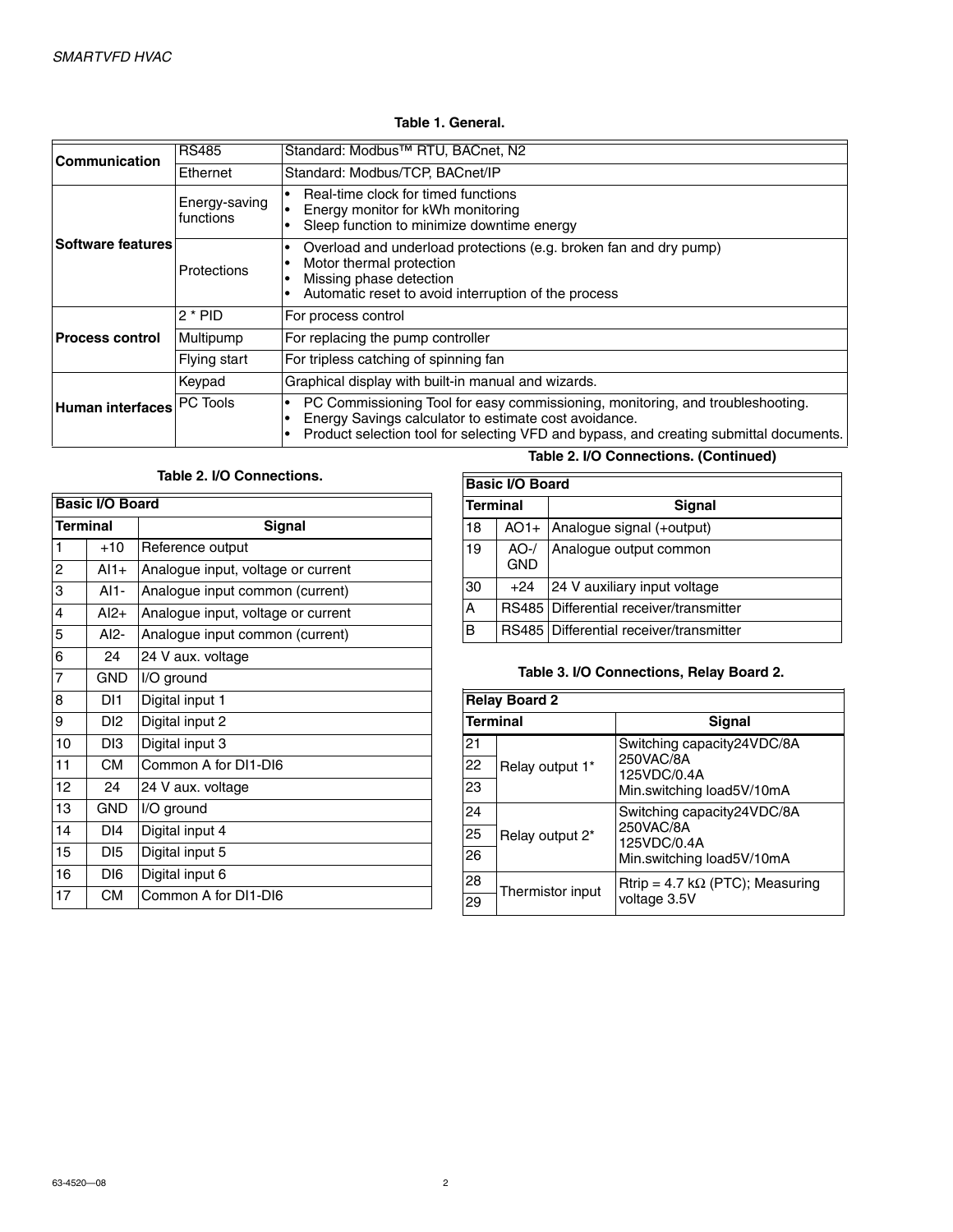### **SmartVFD BYPASS Features**

The Smart VFD BYPASS is available in 5 configurations as explained below. All configurations are available in NEMA 1, NEMA 12 and ventilated NEMA 3R.

### **SmartVFD Disconnect:**

Fused Disconnect with no bypass

### **SmartVFD 2-Contactor:**

Provides an economical means of bypassing the VFD.

- No Main Disconnect
- Freeze/Fire/Smoke Interlock

#### **SmartVFD 3-Contactor:**

Commission, service or replace the VFD without affecting the operation of the motor. Provide additional bypass control capabilities with Auto-bypass and HOA options.

- Fused Disconnect<br>• Freeze/Fire/Smoke
- Freeze/Fire/Smoke Interlock
- VFD can be isolated from power with motor running in BYPASS mode
- TEST position powers the VFD without sending power to the motor

### **SmartVFD 3-Contactor Options:**

AUTO-BYPASS

- Any VFD fault will automatically send the bypass to BYPASS mode
- A contact closure sends the bypass to BYPASS mode
- Dry contacts indicate when the bypass is in BYPASS mode, alerting the building management system.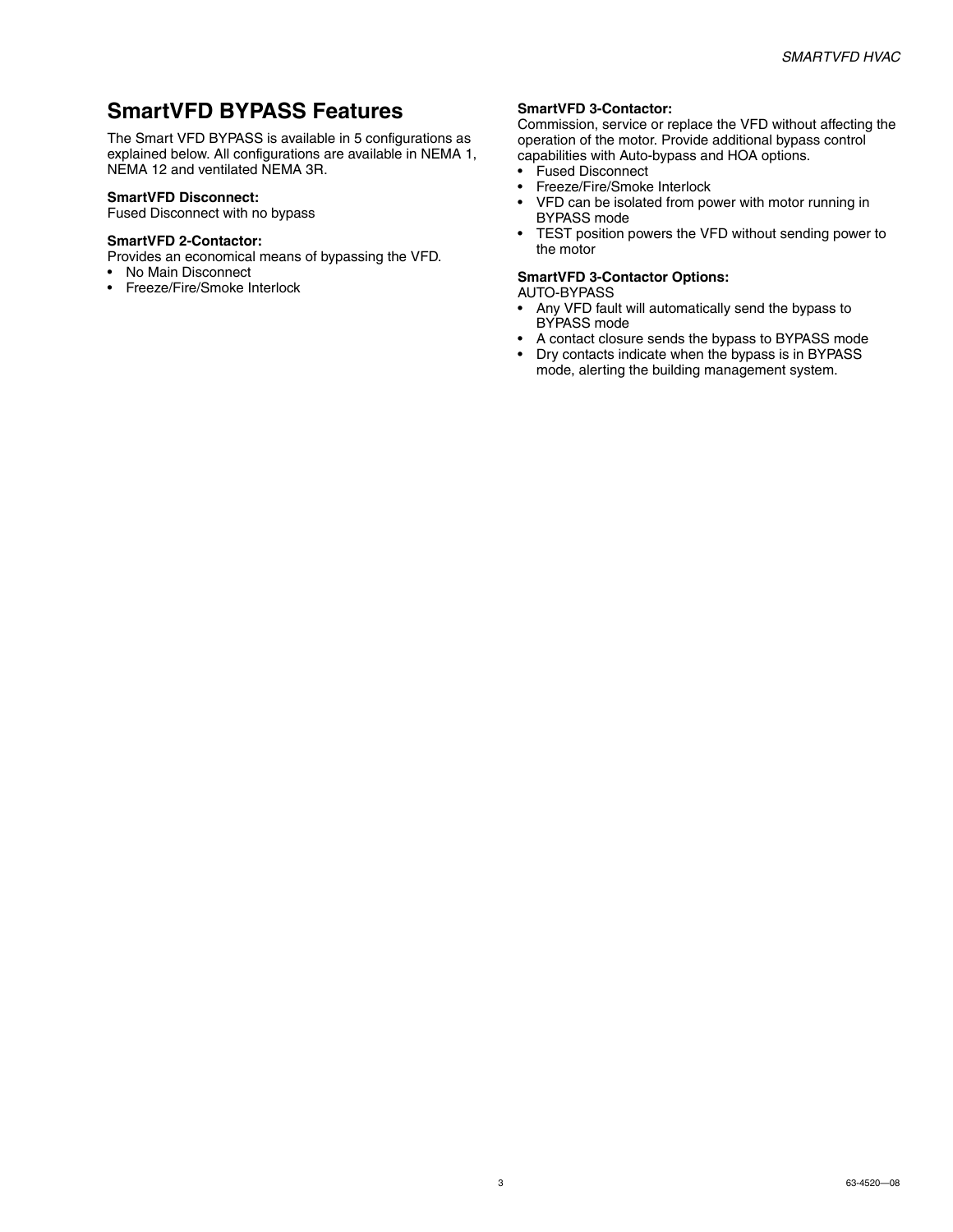| Mains connection           | Input voltage U <sub>in</sub>                                   | 208240V; 380480V; -10%+10%                                                                                                                                                                                                                      |  |  |  |  |  |
|----------------------------|-----------------------------------------------------------------|-------------------------------------------------------------------------------------------------------------------------------------------------------------------------------------------------------------------------------------------------|--|--|--|--|--|
|                            | Input frequency                                                 | 4766 Hz                                                                                                                                                                                                                                         |  |  |  |  |  |
|                            | Connection to mains                                             | Once per minute or less                                                                                                                                                                                                                         |  |  |  |  |  |
|                            | Starting delay                                                  | 4 s (Frame4 to Frame6); 6 s (Frame7 to Frame9)                                                                                                                                                                                                  |  |  |  |  |  |
| Motor connection           | Output voltage                                                  | $0-U_{in}$                                                                                                                                                                                                                                      |  |  |  |  |  |
|                            | Continuous output current                                       | I <sub>I</sub> : Ambient temperature max. +104°F, overload 1.1 x I <sub>I</sub> (1 min./10 min.)                                                                                                                                                |  |  |  |  |  |
|                            | Starting current                                                | $IS$ for 2 s every 20 s                                                                                                                                                                                                                         |  |  |  |  |  |
|                            | Output frequency                                                | 0320 Hz (standard)                                                                                                                                                                                                                              |  |  |  |  |  |
|                            | Frequency resolution                                            | $0.01$ Hz                                                                                                                                                                                                                                       |  |  |  |  |  |
| Control<br>characteristics | Switching frequency (see<br>parameter M3.1.2.1)                 | 1.510 kHz;<br>Defaults: 6 kHz (Frame4-6), 4 kHz (Frame7), 3 kHz (Frame8-9)<br>Automatic switching frequency derating in case of overheating.                                                                                                    |  |  |  |  |  |
|                            | Frequency reference<br>Analogue input<br>Panel reference        | Resolution 0.1% (10-bit), accuracy ±1%<br>Resolution 0.01 Hz                                                                                                                                                                                    |  |  |  |  |  |
|                            | Field weakening point                                           | 8320 Hz                                                                                                                                                                                                                                         |  |  |  |  |  |
|                            | <b>Acceleration time</b>                                        | $0.13000$ sec                                                                                                                                                                                                                                   |  |  |  |  |  |
|                            | Deceleration time                                               | $0.13000$ sec                                                                                                                                                                                                                                   |  |  |  |  |  |
| Ambient conditions         | Ambient operating temperature                                   | Frame4-Frame9:<br>I <sub>L</sub> : 14°F (no frost)+104°F                                                                                                                                                                                        |  |  |  |  |  |
|                            | Storage temperature                                             | $-40^{\circ}$ F+158°F                                                                                                                                                                                                                           |  |  |  |  |  |
|                            | Relative humidity                                               | 0 to 95% R <sub>H</sub> , non-condensing, non-corrosive                                                                                                                                                                                         |  |  |  |  |  |
|                            | Air quality:<br>chemical vapors<br>mechanical particles         | IEC 60721-3-3, unit in operation, class 3C2<br>IEC 60721-3-3, unit in operation, class 3S2                                                                                                                                                      |  |  |  |  |  |
|                            | Altitude                                                        | 100% load capacity (no derating) up to 3,280 ft. (1,000 m)<br>1-% derating for each 328 ft. (100 m) above 3,280 ft. (1,000 m)<br>Max. altitudes:<br>208240V: 14,764 ft. (4,500 m) (TN and IT systems)<br>380480V: 9,842 ft. (TN and IT systems) |  |  |  |  |  |
|                            | Vibration<br>EN61800-5-1/<br>EN60068-2-6                        | $5150$ Hz<br>Displacement amplitude 1 mm (peak) at 515.8 Hz<br>(Frame4Frame9) Max acceleration amplitude 1 G at 15.8150 Hz<br>(Frame4Frame9)                                                                                                    |  |  |  |  |  |
|                            | Shock<br>EN61800-5-1<br>EN60068-2-27                            | UPS Drop Test (for applicable UPS weights)<br>Storage and shipping: max 15 G, 11 ms (in package)                                                                                                                                                |  |  |  |  |  |
|                            | Enclosure class                                                 | IP21/NEMA 1 standard in entire kW/HP range IP54/NEMA12 option<br>Notel Keypad required for IP54/NEMA12                                                                                                                                          |  |  |  |  |  |
| <b>EMC</b> (at default     | Immunity                                                        | Fulfils EN61800-3 (2004), first and second environment                                                                                                                                                                                          |  |  |  |  |  |
| settings)                  | Emissions                                                       | Depend on EMC level.<br>+EMC2: EN61800-3 (2004), Category C2 Honeywell Smart VFD HVAC<br>will be delivered with class C2 EMC filtering, if not otherwise specified.<br>Honeywell Smart VFD HVAC can be modified for IT-networks.                |  |  |  |  |  |
| Emissions                  | Average noise level (cooling fan)<br>sound power level in dB(A) | Frame4: 65<br><b>Frame7: 77</b><br>Frame5: 70<br><b>Frame8: 86</b><br>Frame6: 77<br>Frame9: 87                                                                                                                                                  |  |  |  |  |  |
| Safety                     |                                                                 | EN 61800-5-1 (2007), CE, cUL; (see unit nameplate for more detailed<br>approvals)                                                                                                                                                               |  |  |  |  |  |

### **Table 4. SmartVFD HVAC Technical Specifications.**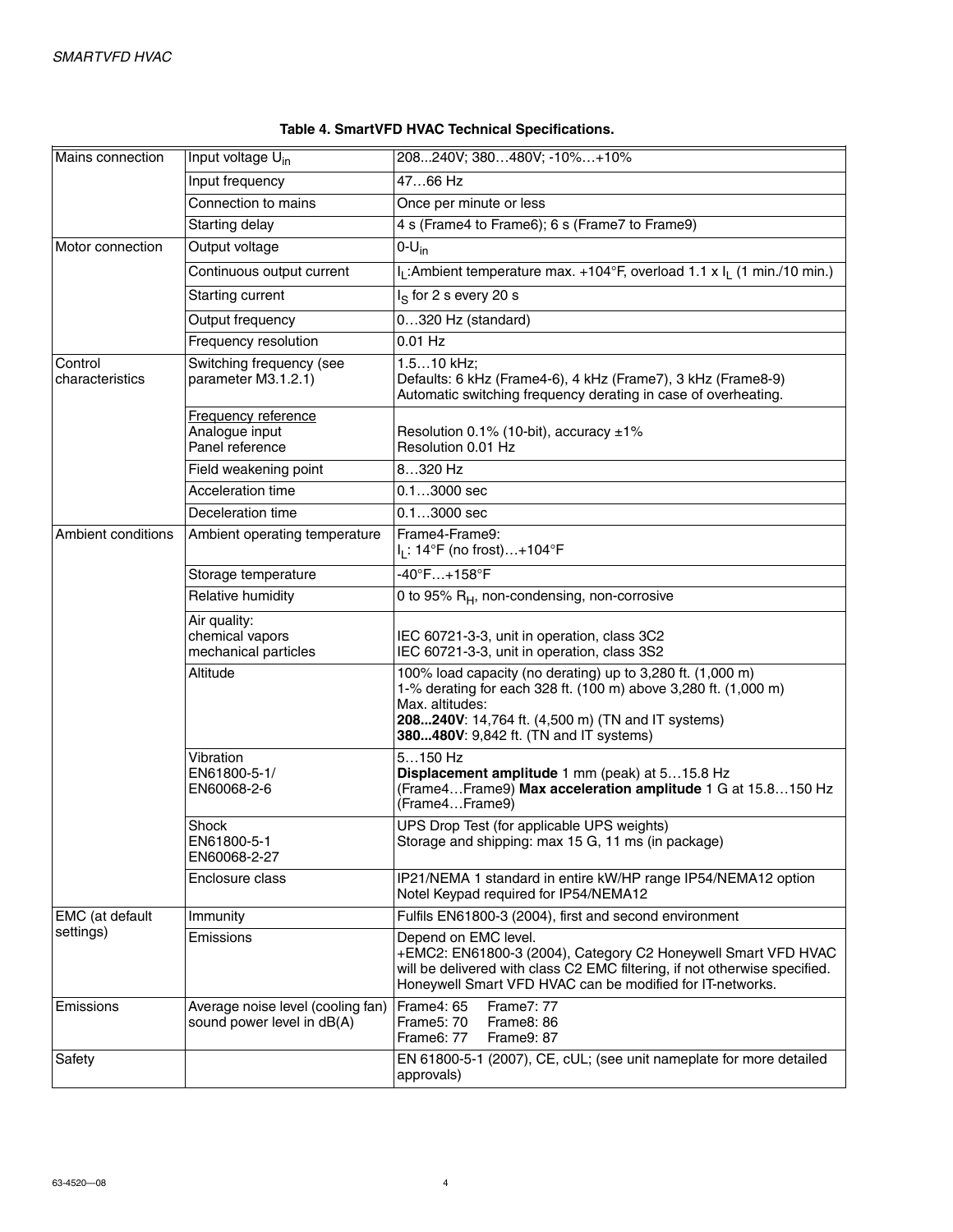| <b>Protections</b> | Overvoltage trip limit<br>Undervoltage trip limit               | Yes<br>Yes                                                                       |
|--------------------|-----------------------------------------------------------------|----------------------------------------------------------------------------------|
|                    | Ground fault protection                                         | In case of ground fault in motor or motor cable, only the drive is<br>protected. |
|                    | Mains supervision                                               | Yes                                                                              |
|                    | Motor phase supervision                                         | Trips if any of the output phases is missing.                                    |
|                    | Overcurrent protection                                          | Yes                                                                              |
|                    | Unit overtemperature protection                                 | Yes                                                                              |
|                    | Motor overload protection                                       | Yes                                                                              |
|                    | Motor stall protection                                          | Yes                                                                              |
|                    | Motor underload protection                                      | Yes                                                                              |
|                    | Short-circuit protection of +24V<br>and +10V reference voltages | Yes                                                                              |

#### **Table 4. SmartVFD HVAC Technical Specifications. (Continued)**

### **Table 5. Product Nomenclature.**

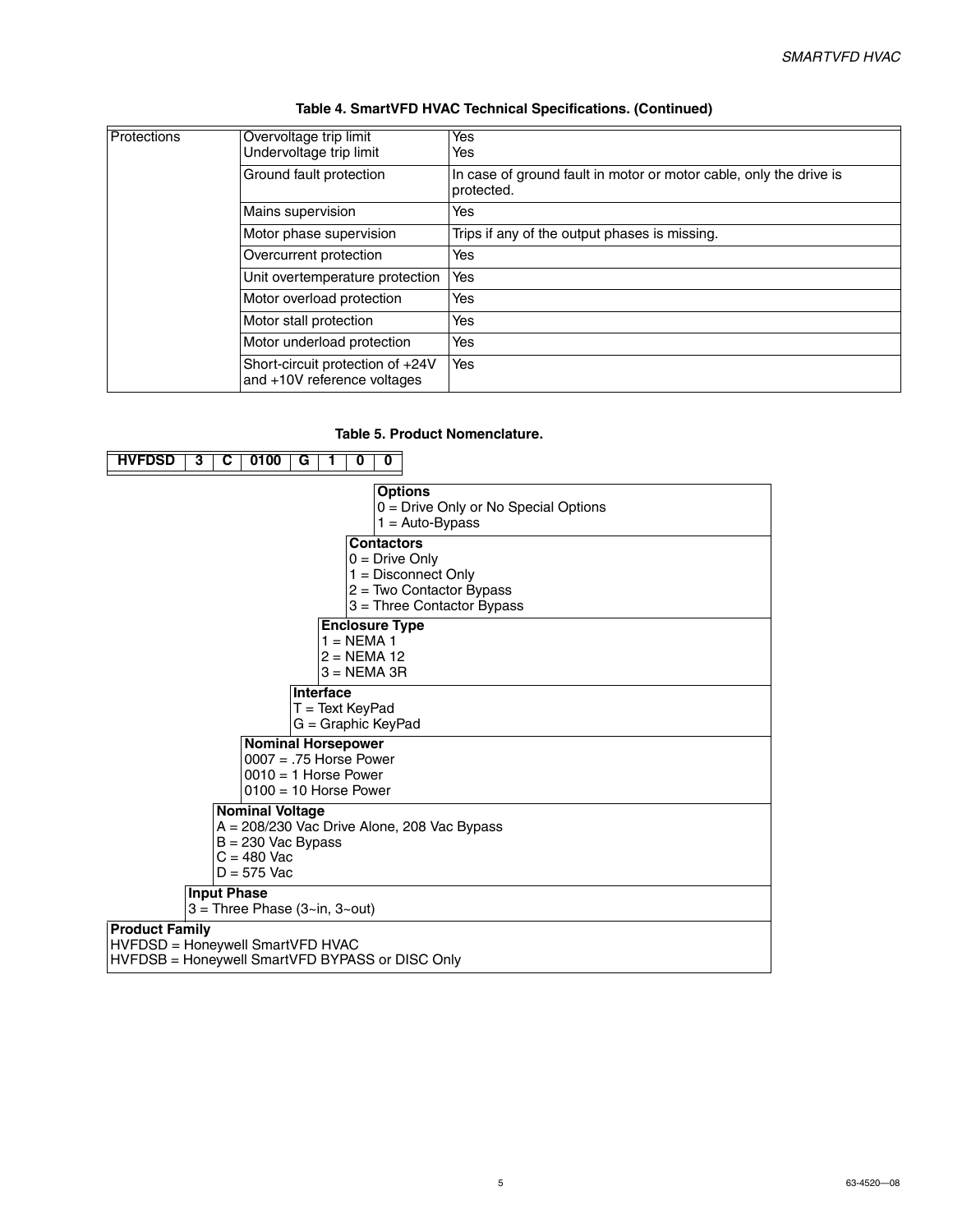|                |                  |                  |                             |                | <b>Overall Dimensions</b> |                 |                       |                |
|----------------|------------------|------------------|-----------------------------|----------------|---------------------------|-----------------|-----------------------|----------------|
| <b>HP</b>      | <b>NEMA1</b>     | <b>NEMA12</b>    | <b>Frame</b><br><b>Size</b> | Current<br>(A) | Width<br>(in.)            | Height<br>(in.) | <b>Depth</b><br>(in.) | Weight<br>(Ib) |
| 1.5            | HVFDSD3C0015G100 | HVFDSD3C0015G200 | 4                           | 3.4            | 5                         | 12.9            | 7.5                   | 13             |
| $\overline{2}$ | HVFDSD3C0020G100 | HVFDSD3C0020G200 | 4                           | 4.8            | 5                         | 12.9            | 7.5                   | 13             |
| 3              | HVFDSD3C0030G100 | HVFDSD3C0030G200 | 4                           | 5.6            | 5                         | 12.9            | 7.5                   | 13             |
| 5              | HVFDSD3C0050G100 | HVFDSD3C0050G200 | 4                           | 8              | 5                         | 12.9            | 7.5                   | 13             |
| 7.5            | HVFDSD3C0075G100 | HVFDSD3C0075G200 | 4                           | 12             | 5                         | 12.9            | 7.5                   | 13             |
| 10             | HVFDSD3C0100G100 | HVFDSD3C0100G200 | 5                           | 16             | 5.7                       | 16.5            | 8.4                   | 22             |
| 15             | HVFDSD3C0150G100 | HVFDSD3C0150G200 | 5                           | 23             | 5.7                       | 16.5            | 8.4                   | 22             |
| 20             | HVFDSD3C0200G100 | HVFDSD3C0200G200 | 5                           | 31             | 5.7                       | 16.5            | 8.4                   | 22             |
| 25             | HVFDSD3C0250G100 | HVFDSD3C0250G200 | 6                           | 38             | 7.7                       | 21.9            | 9                     | 44             |
| 30             | HVFDSD3C0300G100 | HVFDSD3C0300G200 | 6                           | 46             | 7.7                       | 21.9            | 9                     | 44             |
| 40             | HVFDSD3C0400G100 | HVFDSD3C0400G200 | 6                           | 61             | 7.7                       | 21.9            | 9                     | 44             |
| 50             | HVFDSD3C0500G100 | HVFDSD3C0500G200 | 7                           | 72             | 9.3                       | 25.4            | 10.2                  | 83             |
| 60             | HVFDSD3C0600G100 | HVFDSD3C0600G200 | $\overline{7}$              | 87             | 9.3                       | 25.4            | 10.2                  | 83             |
| 75             | HVFDSD3C0750G100 | HVFDSD3C0750G200 | $\overline{7}$              | 105            | 9.3                       | 25.4            | 10.2                  | 83             |
| 100            | HVFDSD3C1000G100 | HVFDSD3C1000G200 | 8                           | 140            | 11.4                      | 38              | 13.5                  | 154            |
| 125            | HVFDSD3C1250G100 | HVFDSD3C1250G200 | 8                           | 170            | 11.4                      | 38              | 13.5                  | 154            |
| 150            | HVFDSD3C1500G100 | HVFDSD3C1500G200 | 8                           | 205            | 11.4                      | 38              | 13.5                  | 154            |
| 200            | HVFDSD3C2000G100 | HVFDSD3C2000G200 | 9                           | 261            | 18.9                      | 45.3            | 14.4                  | 238            |
| 220            | HVFDSD3C2500G100 | HVFDSD3C2500G200 | 9                           | 310            | 18.9                      | 45.3            | 14.4                  | 238            |

**Table 6. VFD Only, 460 Vac.**

**Table 7. NEMA 1 VFD and 3-Contactor Bypass with Fused Disconnect, 460 Vac.<sup>a</sup>**

|                |                                                  | <b>3-Contactor BYPASS</b>           |                             |                | <b>Overall Dimensions</b> |                        |                       |                |
|----------------|--------------------------------------------------|-------------------------------------|-----------------------------|----------------|---------------------------|------------------------|-----------------------|----------------|
| <b>HP</b>      | <b>3-Contactor BYPASS</b><br>w/ Fused Disconnect | w/Fused Disconnect &<br>Auto-Bypass | <b>Frame</b><br><b>Size</b> | Current<br>(A) | Width<br>(in.)            | <b>Height</b><br>(in.) | <b>Depth</b><br>(in.) | Weight<br>(lb) |
| 1.5            | HVFDSB3C0015G130                                 | HVFDSB3C0015G131                    | $\overline{4}$              | 3.4            | 8.9                       | 38.7                   | 10.7                  | 44             |
| $\overline{2}$ | HVFDSB3C0020G130                                 | HVFDSB3C0020G131                    | $\overline{4}$              | 4.8            | 8.9                       | 38.7                   | 10.7                  | 44             |
| 3              | HVFDSB3C0030G130                                 | HVFDSB3C0030G131                    | 4                           | 5.6            | 8.9                       | 38.7                   | 10.7                  | 44             |
| 5              | HVFDSB3C0050G130                                 | HVFDSB3C0050G131                    | 4                           | 8              | 8.9                       | 38.7                   | 10.7                  | 44             |
| 7.5            | HVFDSB3C0075G130                                 | HVFDSB3C0075G131                    | 4                           | 12             | 8.9                       | 38.7                   | 10.7                  | 44             |
| 10             | HVFDSB3C0100G130                                 | HVFDSB3C0100G131                    | 5                           | 16             | 8.9                       | 41.5                   | 10.7                  | 55             |
| 15             | HVFDSB3C0150G130                                 | HVFDSB3C0150G131                    | 5                           | 23             | 8.9                       | 41.5                   | 10.7                  | 55             |
| 20             | HVFDSB3C0200G130                                 | HVFDSB3C0200G131                    | 5                           | 31             | 8.9                       | 41.5                   | 10.7                  | 55             |
| 25             | HVFDSB3C0250G130                                 | HVFDSB3C0250G131                    | 6                           | 38             | 12.4                      | 55                     | 12.6                  | 96             |
| 30             | HVFDSB3C0300G130                                 | HVFDSB3C0300G131                    | 6                           | 46             | 12.4                      | 55                     | 12.6                  | 96             |
| 40             | HVFDSB3C0400G130                                 | HVFDSB3C0400G131                    | 6                           | 61             | 12.4                      | 55                     | 12.6                  | 96             |
| 50             | HVFDSB3C0500G130                                 | HVFDSB3C0500G131                    | 7                           | 72             | 21                        | 59                     | 12                    | 145            |
| 60             | HVFDSB3C0600G130                                 | HVFDSB3C0600G131                    | 7                           | 87             | 21                        | 59                     | 12                    | 145            |
| 75             | HVFDSB3C0750G130                                 | HVFDSB3C0750G131                    | 7                           | 105            | 21                        | 59                     | 12                    | 145            |
| 100            | HVFDSB3C1000G130                                 | HVFDSD3C1000G131                    | 8                           | 140            | 25                        | 70                     | 16.2                  | 285*           |
| 125            | HVFDSB3C1250G130                                 | HVFDSD3C1250G131                    | 8                           | 170            | 25                        | 70                     | 16.2                  | 285*           |
| 150            | HVFDSB3C1500G130                                 | HVFDSD3C1500G131                    | 8                           | 205            | 25                        | 70                     | 16.2                  | 285*           |

 $a *$  = approximate weight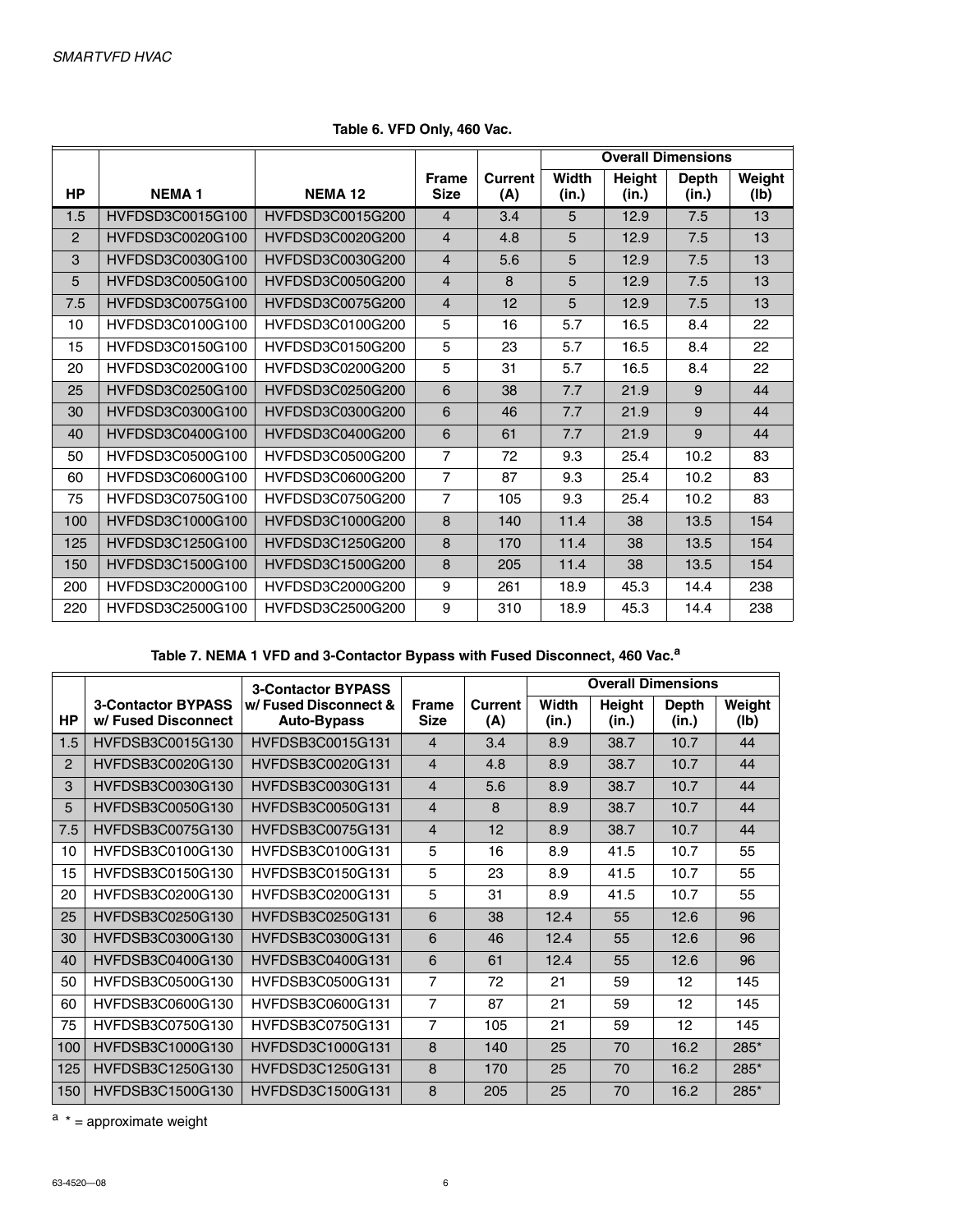|                |                                               |                                            |                             |                | <b>Overall Dimensions</b> |                        |                       |                |
|----------------|-----------------------------------------------|--------------------------------------------|-----------------------------|----------------|---------------------------|------------------------|-----------------------|----------------|
| <b>HP</b>      | No<br><b>Disconnect Only</b><br><b>Bypass</b> | 2-Contactor Bypass<br><b>No Disconnect</b> | <b>Frame</b><br><b>Size</b> | Current<br>(A) | <b>Width</b><br>(in.)     | <b>Height</b><br>(in.) | <b>Depth</b><br>(in.) | Weight<br>(Ib) |
| 1.5            | HVFDSB3C0015G110                              | HVFDSB3C0015G120                           | $\overline{4}$              | 3.4            | 8.9                       | 31.7                   | 10.7                  | 38             |
| $\overline{2}$ | HVFDSB3C0020G110                              | HVFDSB3C0020G120                           | $\overline{4}$              | 4.8            | 8.9                       | 31.7                   | 10.7                  | 38             |
| 3              | HVFDSB3C0030G110                              | HVFDSB3C0030G120                           | $\overline{4}$              | 5.6            | 8.9                       | 31.7                   | 10.7                  | 38             |
| 5              | HVFDSB3C0050G110                              | HVFDSB3C0050G120                           | 4                           | 8              | 8.9                       | 31.7                   | 10.7                  | 38             |
| 7.5            | HVFDSB3C0075G110                              | HVFDSB3C0075G120                           | 4                           | 12             | 8.9                       | 31.7                   | 10.7                  | 38             |
| 10             | HVFDSB3C0100G110                              | HVFDSB3C0100G120                           | 5                           | 16             | 8.9                       | 34.5                   | 10.7                  | 48             |
| 15             | HVFDSB3C0150G110                              | HVFDSB3C0150G120                           | 5                           | 23             | 8.9                       | 34.5                   | 10.7                  | 48             |
| 20             | HVFDSB3C0200G110                              | HVFDSB3C0200G120                           | 5                           | 31             | 8.9                       | 34.5                   | 10.7                  | 48             |
| 25             | HVFDSB3C0250G110                              | HVFDSB3C0250G120                           | 6                           | 38             | 12.4                      | 45                     | 12.6                  | 85             |
| 30             | HVFDSB3C0300G110                              | HVFDSB3C0300G120                           | 6                           | 46             | 12.4                      | 45                     | 12.6                  | 85             |
| 40             | HVFDSB3C0400G110                              | HVFDSB3C0400G120                           | 6                           | 61             | 12.4                      | 45                     | 12.6                  | 85             |
| 50             | HVFDSB3C0500G110                              | HVFDSB3C0500G120                           | $\overline{7}$              | 72             | 21                        | 51.5                   | 12                    | 130            |
| 60             | HVFDSB3C0600G110                              | HVFDSB3C0600G120                           | $\overline{7}$              | 87             | 21                        | 51.5                   | 12                    | 130            |
| 75             | HVFDSB3C0750G110                              | HVFDSB3C0750G120                           | $\overline{7}$              | 105            | 21                        | 51.5                   | 12                    | 130            |
| 100            | HVFDSB3C1000G110                              | HVFDSD3C1000G120                           | $\mathbf{8}$                | 140            | 25                        | 60                     | 16.2                  | 214            |
| 125            | HVFDSB3C1250G110                              | HVFDSD3C1250G120                           | 8                           | 170            | 25                        | 60                     | 16.2                  | 214            |
| 150            | HVFDSB3C1500G110                              | HVFDSD3C1500G120                           | $\mathbf{8}$                | 205            | 25                        | 60                     | 16.2                  | 214            |

**Table 8. NEMA 1 VFD and 2-Contactor Bypass or Fused Disconnect, 460 Vac.**

### **Table 9. VFD Only, 208/230 Vac.**

|           |                  |                  | Frame          | Current | <b>Overall Dimensions</b> |                        |      |                        |
|-----------|------------------|------------------|----------------|---------|---------------------------|------------------------|------|------------------------|
| <b>HP</b> | <b>NEMA1</b>     | <b>NEMA 12</b>   | <b>Size</b>    | (A)     |                           | Width (in) Height (in) |      | Depth (in) Weight (lb) |
| 0.75      | HVFDSD3A0007G100 | HVFDSD3A0007G200 | 4              | 3.7     | 5                         | 12.9                   | 7.5  | 13                     |
|           | HVFDSD3A0010G100 | HVFDSD3A0010G200 | $\overline{4}$ | 4.8     | 5                         | 12.9                   | 7.5  | 13                     |
| 1.5       | HVFDSD3A0015G100 | HVFDSD3A0015G200 | $\overline{4}$ | 6.6     | 5                         | 12.9                   | 7.5  | 13                     |
| 2         | HVFDSD3A0020G100 | HVFDSD3A0020G200 | $\overline{4}$ | 8       | 5                         | 12.9                   | 7.5  | 13                     |
| 3         | HVFDSD3A0030G100 | HVFDSD3A0030G200 | $\overline{4}$ | 11      | 5                         | 12.9                   | 7.5  | 13                     |
| 5         | HVFDSD3A0050G100 | HVFDSD3A0050G200 | 5              | 18      | 5.7                       | 16.5                   | 8.4  | 22                     |
| 7.5       | HVFDSD3A0075G100 | HVFDSD3A0075G200 | 5              | 24      | 5.7                       | 16.5                   | 8.4  | 22                     |
| 10        | HVFDSD3A0100G100 | HVFDSD3A0100G200 | 5              | 31      | 5.7                       | 16.5                   | 8.4  | 22                     |
| 15        | HVFDSD3A0150G100 | HVFDSD3A0150G200 | 6              | 48      | 7.7                       | 21.9                   | 9    | 44                     |
| 20        | HVFDSD3A0200G100 | HVFDSD3A0200G200 | 6              | 62      | 7.7                       | 21.9                   | 9    | 44                     |
| 25        | HVFDSD3A0250G100 | HVFDSD3A0250G200 | $\overline{7}$ | 75      | 9.3                       | 25.4                   | 10.2 | 83                     |
| 30        | HVFDSD3A0300G100 | HVFDSD3A0300G200 | $\overline{7}$ | 88      | 9.3                       | 25.4                   | 10.2 | 83                     |
| 40        | HVFDSD3A0400G100 | HVFDSD3A0400G200 | $\overline{7}$ | 105     | 9.3                       | 25.4                   | 10.2 | 83                     |
| 50        | HVFDSD3A0500G100 | HVFDSD3A0500G200 | $\mathbf{8}$   | 140     | 11.4                      | 38                     | 13.5 | 154                    |
| 60        | HVFDSD3A0600G100 | HVFDSD3A0600G200 | 8              | 170     | 11.4                      | 38                     | 13.5 | 154                    |
| 75        | HVFDSD3A0750G100 | HVFDSD3A0750G200 | 8              | 205     | 11.4                      | 38                     | 13.5 | 154                    |
| 100       | HVFDSD3A1000G100 | HVFDSD3A1000G200 | 9              | 261     | 18.9                      | 45.3                   | 14.4 | 238                    |
| 125       | HVFDSD3A1250G100 | HVFDSD3A1250G200 | 9              | 310     | 18.9                      | 45.3                   | 14.4 | 238                    |